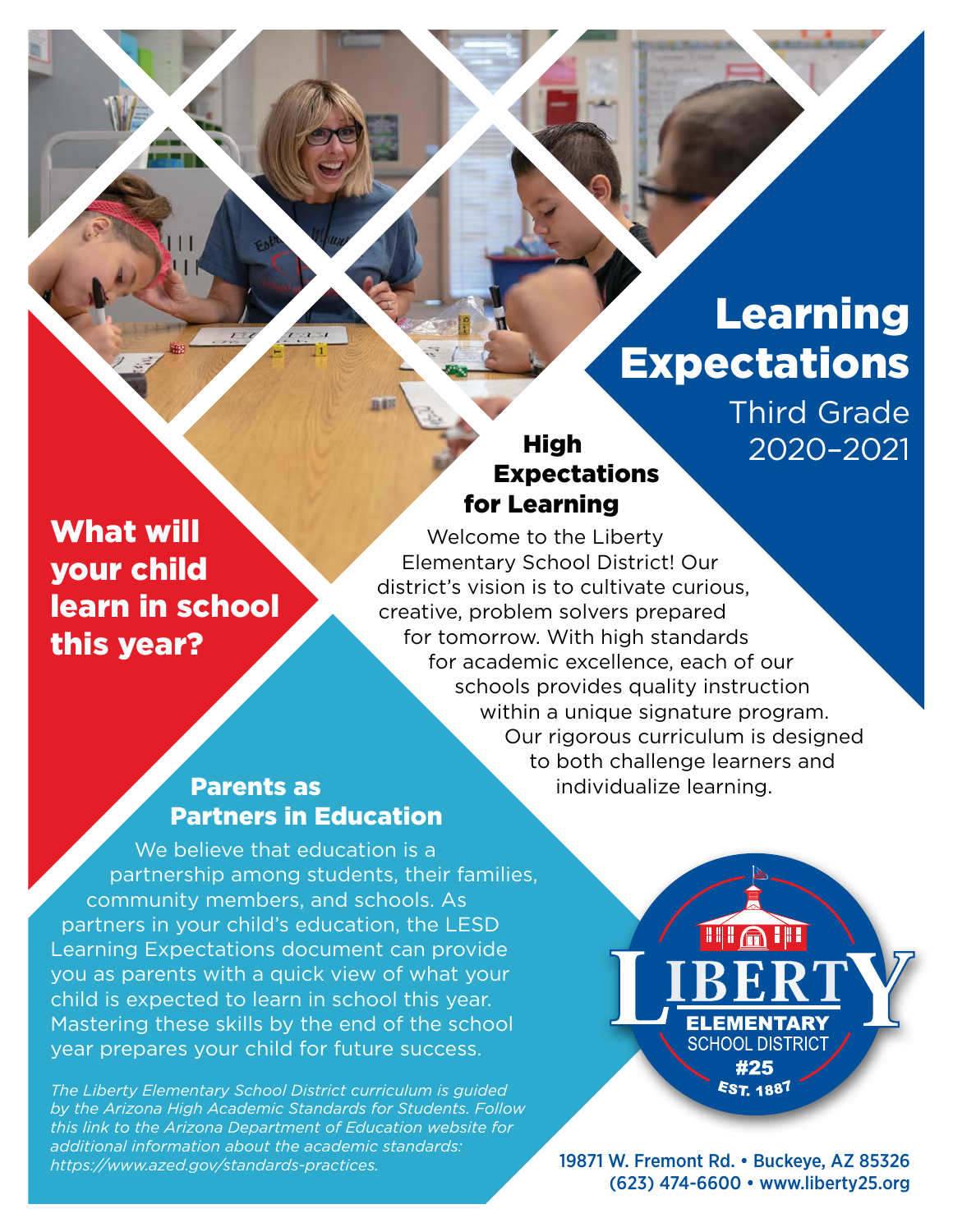

# ELA Third Grade Curriculum for Parents

*By the end of the year, students will be able to do the following as it relates to each topic…*

### **Reading**

- Ask and answer questions to demonstrate understanding of a text, referring explicitly to the text as the basis for the answers.
- $\bullet$  Describe characters in a story (e.g., their traits, motivations, or feelings) and explain how their actions contribute to the sequence of events.
- Proficiently and independently read and comprehend multiple types of grade‑level text.
- Determine the main idea of a text and use key details to support the main idea.
- $\bullet$  Use information gained from illustrations/ photographs, maps, diagrams and the words in a text to demonstrate understanding.
- Compare and contrast the most important points and key details presented in two texts on the same topic.
- Know and apply phonics and word analysis skills in reading.

### **Writing**

- Write opinion pieces on topics or texts, using reasons to support one's point of view.
- Write informative/explanatory texts to examine a topic and convey ideas and information clearly.

#### Questions?

3

Please contact your child's teacher at any time with questions regarding the curriculum, and be sure to attend conferences with your child's teacher in both October and January.

- $\bullet$  Use the writing process to write opinion, informative and narrative compositions.
- Use technology to produce and publish writing (using keyboarding skills) as well as to interact and collaborate with others.

### **Speaking & Listening**

- $\bullet$  Engage effectively in a range of collaborative discussions; building on others' ideas and expressing their own clearly.
- $\bullet$  Demonstrate command of the conventions of Standard English (i.e., grammar & usage, capitalization, punctuation, and spelling.)

### **Vocabulary**

- $\bullet$  Determine the meaning of general academic and domain-specific words and phrases in a text relevant to a grade 3 topics or subject area.
- Acquire and use grade-appropriate vocabulary in reading, listening, speaking and writing.